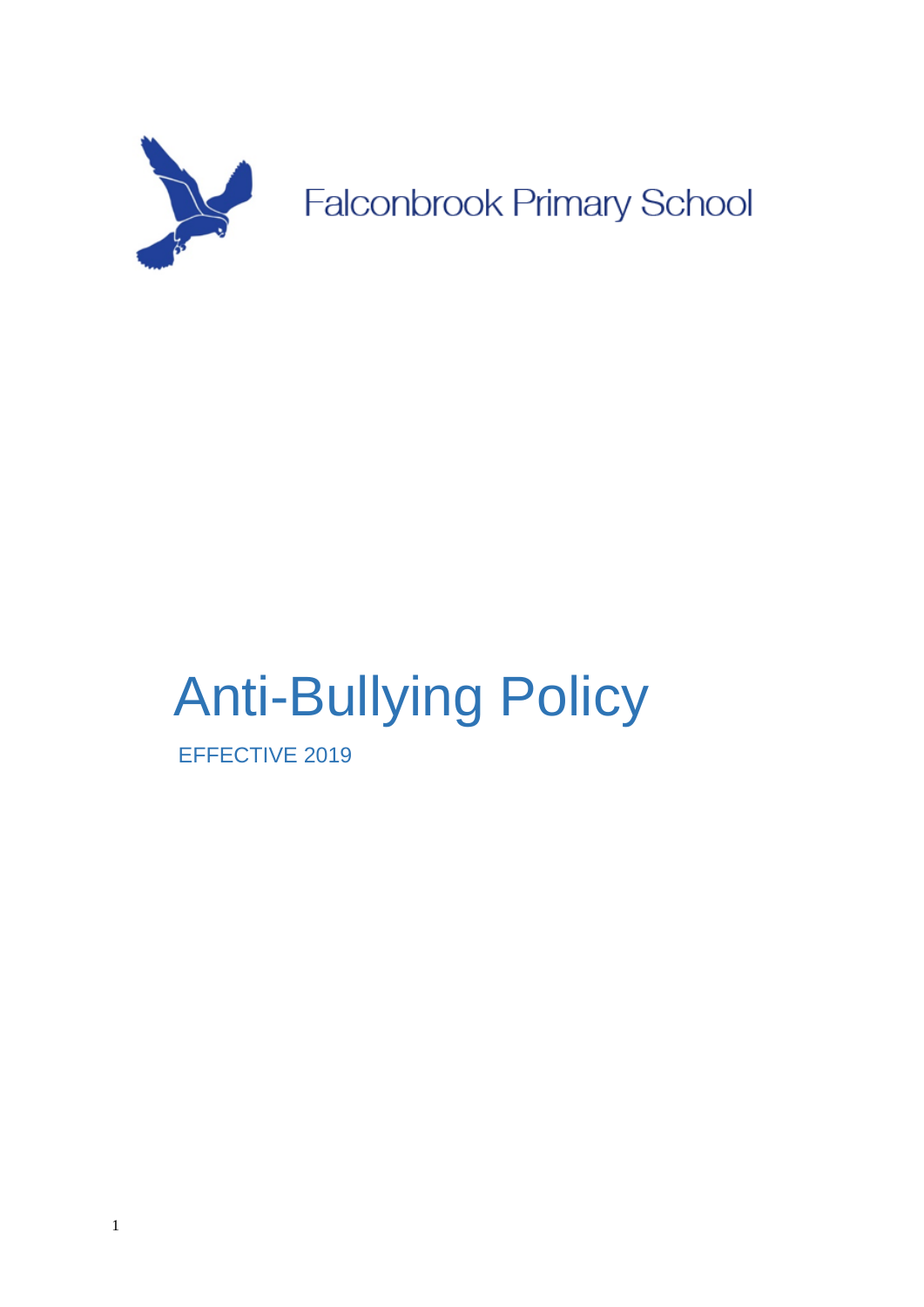## **Principles and Values**

Falconbrook Primary School is an Anti-bullying school. As a school we take bullying and its impact very seriously. Bullying will not be tolerated and all known incidents of bullying will be responded too. The school will seek ways to counter the effects of bullying that may occur within school or in the local community.

- Pupils have a right to learn free from intimidation and fear.
- The needs of the victim are paramount.
- Falconbrook Primary School will not tolerate bullying behaviour.
- Bullied pupils will always be listened to.
- Reported incidents will be taken seriously and thoroughly investigated.

# **Definition of Bullying**

Bullying is "Behaviour by an individual or a group, usually repeated over time that intentionally hurts another individual either physically or emotionally". (DfE "Preventing and Tackling Bullying", March 2014). In other words, bullying at Falconbrook Primary School is considered to be, "unacceptable behaviour which occurs **'lots of times, on purpose'."** Bullying can be short term or continuous over long periods of time.

The Anti Bullying Alliance defines bullying as:

'the repetitive, intentional hurting of one person or group by another person or group, where the relationship involves an imbalance of power. It can happen face to face or online.'

Bullying can include: name calling, taunting, mocking, making offensive comments; kicking; hitting; taking belongings; producing offensive graffiti; gossiping; excluding people from groups and spreading hurtful and untruthful rumours. This includes the same inappropriate and harmful behaviours expressed via digital devices (cyberbullying) such as the sending of inappropriate messages by phone, text, Instant Messenger, through websites and social media sites and apps, and sending offensive or degrading images by mobile phone or via the internet. Bullying is understood by all as a barrier to learning, a safeguarding issue and a health issue.

# **Forms of Bullying**

Bullying can be:

- Emotional: being unfriendly, excluding, tormenting (e.g. hiding books, threatening gestures)
- Physical: pushing, kicking, biting, hitting, punching or any use of violence
- Racial: racial taunts, graffiti, gestures
- Sexual: unwanted physical contact or sexually abusive comments
- Homophobic
- Direct or indirect
- Verbal: name-calling, sarcasm, spreading rumours, teasing
- Cyber bullying: All areas of internet ,such as email and internet chat Twitter, Facebook misuse
- Mobile: threats by text messaging and calls
- Misuse of associated technology, i.e. camera and video facilities, IPad, games consoles

Bullying may be related to:

- Race
- Gender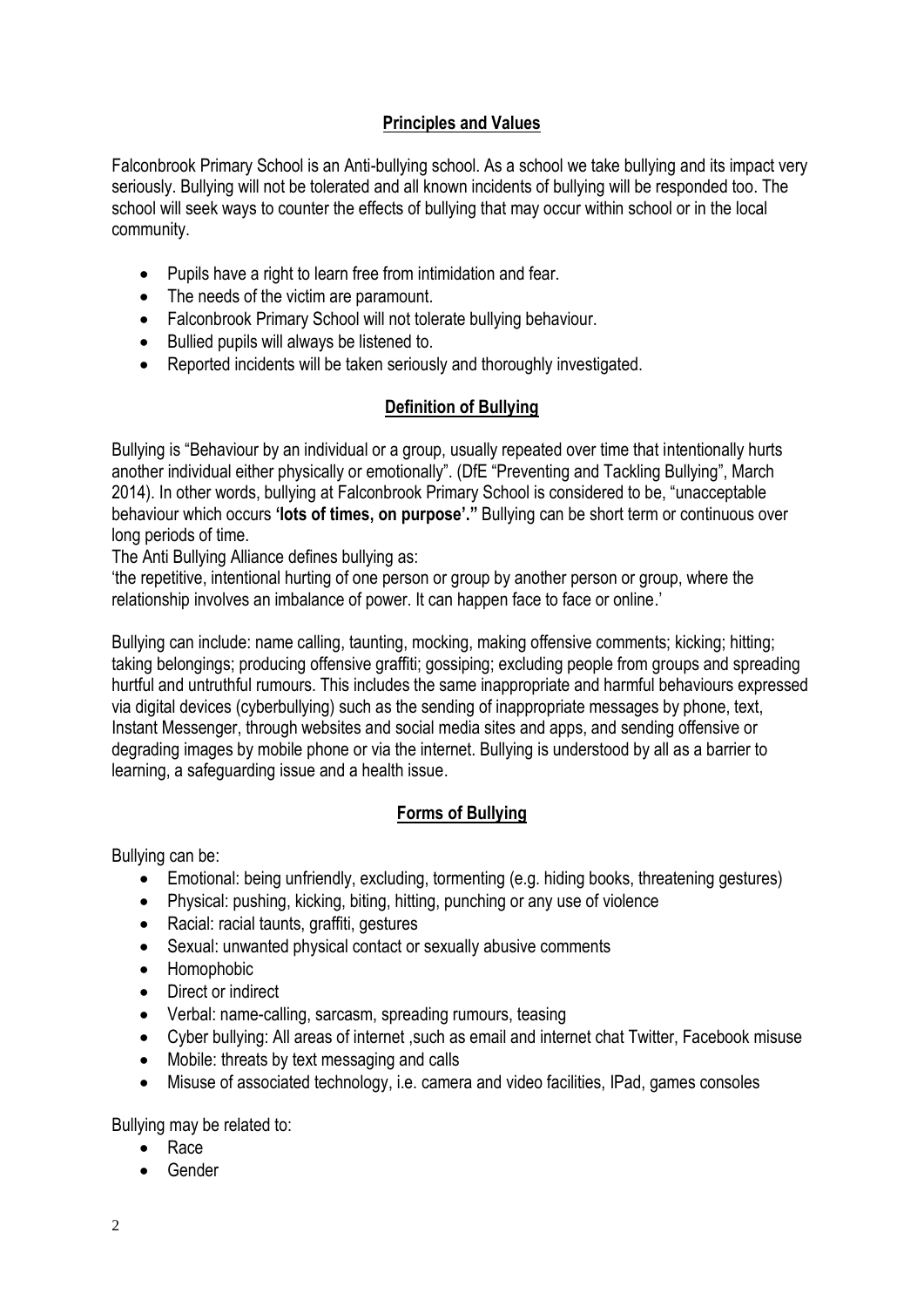- Religion
- Culture
- SEN or disability
- Appearance or health condition
- Home circumstances, including young carers and poverty
- Sexual orientation, sexism, or sexual bullying, homophobia

Bullying can take place in the classroom, playground, toilets, on the journey to and from school, after school, on residential trips and cyberspace. It can take place in group activities and between families in the local community.

# **Creating an anti-bullying climate in our school**

Our school's Behaviour Management Policy explains how we are clear about the high standards of learning and social behaviour we expect from all of our children.

We also draw on the school's PSHE Curriculum Promoting Alternative Thinking Strategies (PATHS) and promote appropriate behaviour through direct teaching, and by creating an emotionally and socially safe environment where these skills are learned and practised. Our aim is to create a climate where bullying is not accepted by anyone within the school community.

As a school we:

- Raise awareness about bullying and our anti-bullying policy
- Increase understanding for victims and help build an anti-bullying ethos
- Teach pupils how constructively to manage their relationships with others
- Use PATHs lessons, Circle Time, assemblies, role-plays and stories to show what pupils can do to prevent bullying, and to create an anti-bullying climate in school.
- Publish our anti-bullying policy on the school web-site.
- Ask pupils whether they feel safe in school and we will supervise, and try to eliminate any unsafe areas which they report to us.
- Provide regular training/reminders for teachers and non-teaching staff on spotting the signs of bullying and how to respond to it.

## **Responsibilities**

It is the responsibility of:

- School Governors to take a lead role in monitoring and reviewing this policy.
- Governors, the Headteacher, Senior Leaders, Teaching and Non-Teaching staff to be aware of this policy and implement it accordingly.
- The Headteacher and Senior Leaders to communicate the policy to the school community and to ensure that disciplinary measures are applied fairly, consistently and reasonably.
- Staff to support and uphold the policy
- Parents/carers to support their children and work in partnership with the school
- Pupils to abide by the policy.

## **Preventing, identifying and responding to bullying**

The school will:

• Create and support an inclusive environment which promotes a culture of mutual respect, consideration and care for others which will be upheld by all.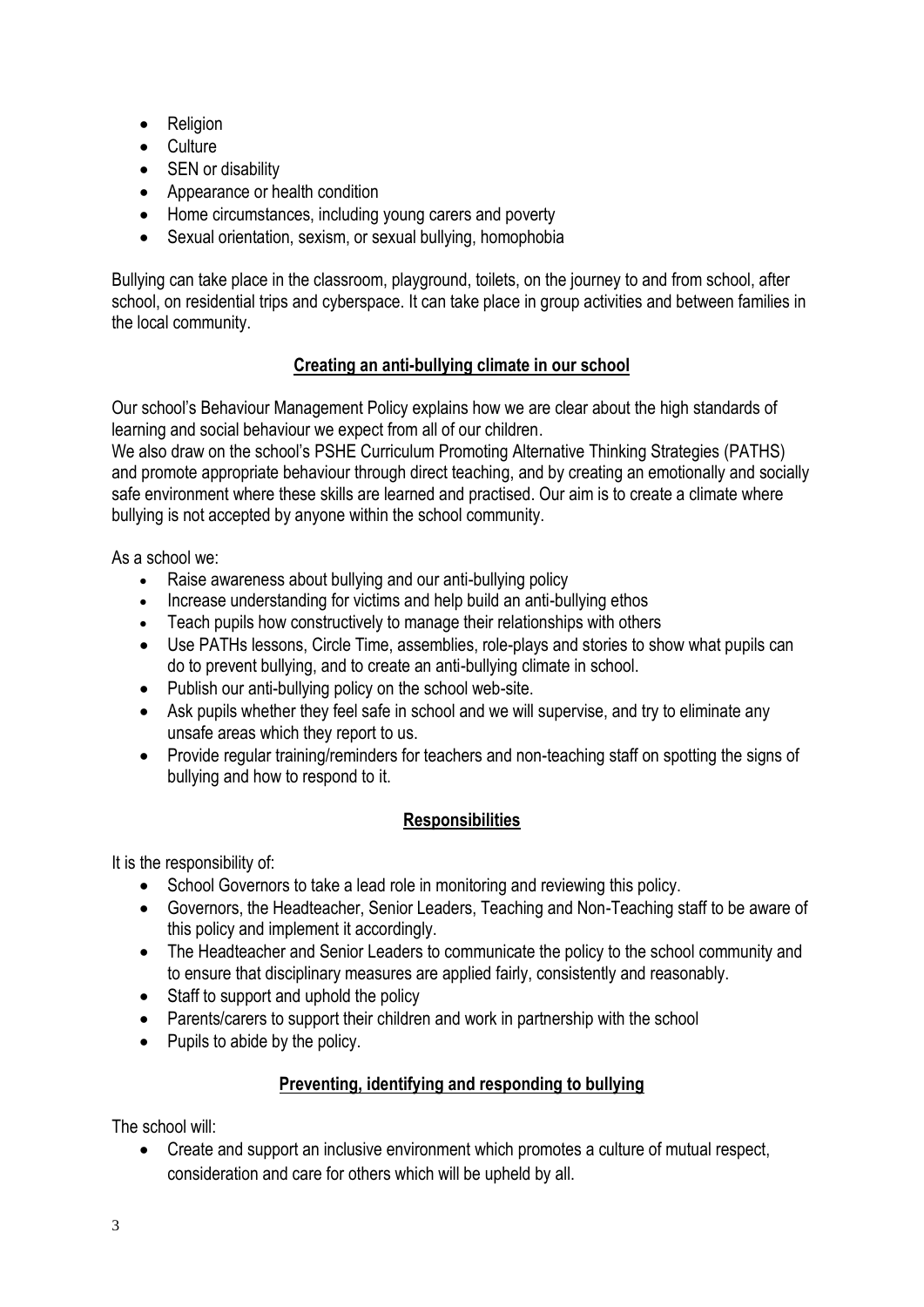- Record any incidents of bullying on a Behaviour Incident Report form and on SIMs which includes the option of recording the type of bullying.
- Identify any trends in groups of pupils targeted for bullying and act accordingly.
- Work with staff and outside agencies to identify all forms of prejudice-driven bullying.
- Actively provide opportunities to develop pupils' social and emotional skills, including their resilience.
- Provide a range of approaches for pupils, staff and parents/carers to access support and report concerns.
- Challenge practice which does not uphold the values of tolerance, non-discrimination and respect towards others.
- Consider all opportunities for addressing bullying in all forms throughout the curriculum with a range of approaches such as displays, assemblies, peer support and the school council.
- Regularly update and evaluate our approaches to take into account the developments of technology and provide up-to-date advice and education to all members of the community regarding positive online behaviour.
- Train all staff including teaching staff, support staff (including administration staff, lunchtime support staff and site support staff) and pastoral staff to identify all forms of bullying, follow the school policy and procedures (including recording and reporting incidents).
- Proactively gather and record concerns and intelligence about bullying incidents and issues so as to effectively develop strategies to prevent bullying from occurring.
- Use a variety of techniques to resolve the issues between those who bully and those who have been bullied.
- Work with other agencies and the wider school community to prevent and tackle concerns.
- Celebrate success and achievements to promote and build a positive school ethos.

# **Involvement of pupils**

We will:

- Regularly canvas children and young people's views on the extent and nature of bullying.
- Ensure that all pupils know how to express worries and anxieties about bullying.
- Ensure that all pupils are aware of the range of sanctions which may be applied against those engaging in bullying.
- Involve pupils in anti-bullying campaigns in schools and embedded messages in the wider school curriculum.
- Offer support to pupils who have been bullied and to those who are bullying in order to address the problems they have.

# **Liaison with parents and carers**

We will:

- Make sure that key information (including policies and named points of contact) about bullying is available to parents/carers.
- Ensure that all parents/carers know who to contact if they are worried about bullying.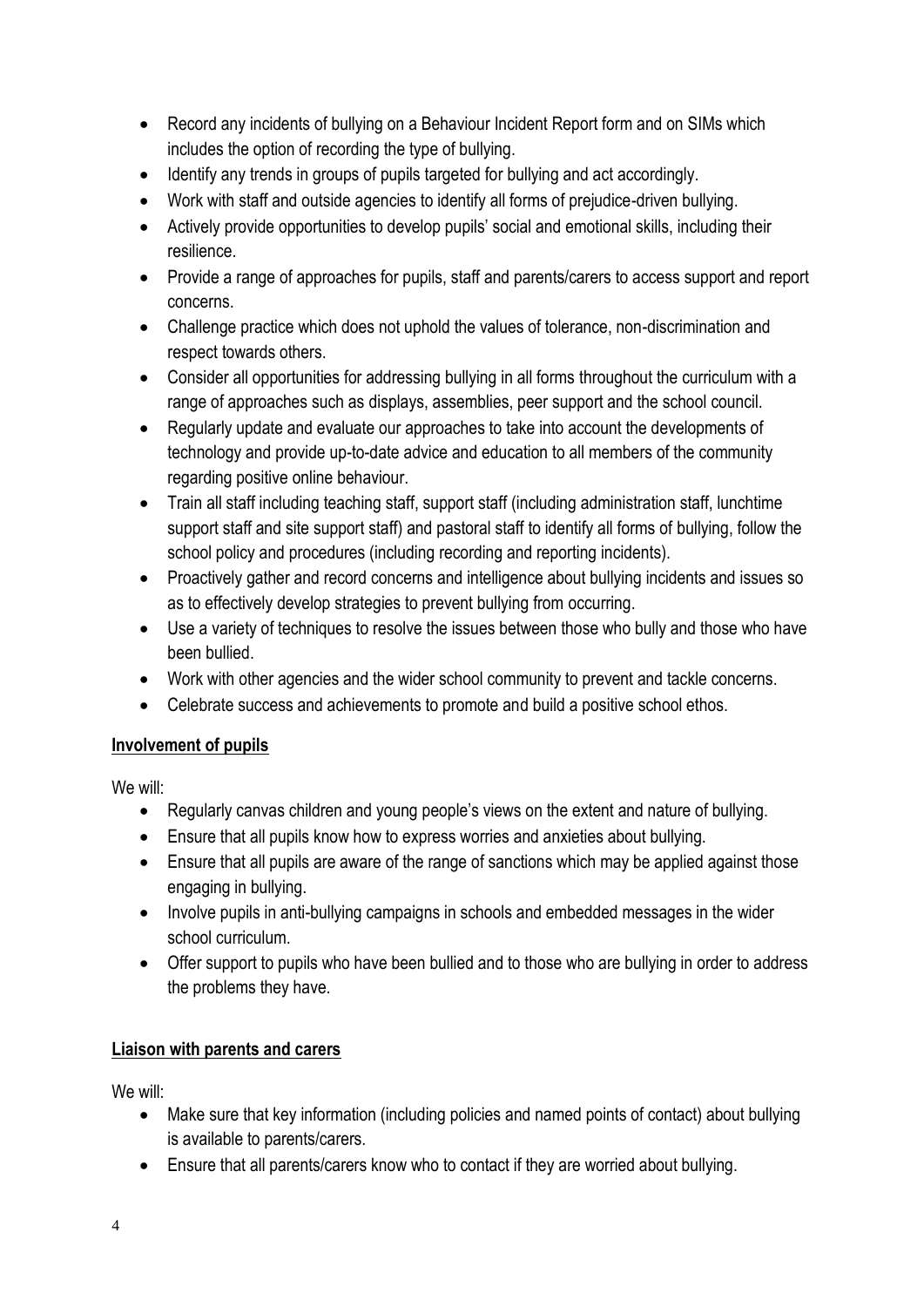- Ensure all parents/carers know about our complaints procedure and how to use it effectively.
- Ensure all parents/carers know where to access independent advice about bullying.
- Work with all parents/carers to address issues beyond the school gates that give rise to bullying.
- Ensure that parents work with the school to role model positive behaviour for pupils, both on and offline.

#### **Action to be taken to support the victim:**

The school will tailor actions to support a victim in a way that will best support them and their individual needs, age and maturity. All staff will do this in collaboration with a member of SLT and in accordance to the Behaviour Management Policy.

#### **Action to be taken to support the bully:**

The school will tailor actions to support a bully in a way that will best support them and their individual needs, age and maturity. All staff will do this in collaboration with a member of SLT and in accordance to the Behaviour Management Policy.

#### **Links with other school policies and practices**

This Policy links with a number of other school policies, practices and action plans including:

- Behaviour Management policy
- Complaints Policy
- Safeguarding and child protection policies
- E-Safety

This policy is in accordance to the Equality act 2010 and shows our commitment to preventing and responding effectively to the bullying of protected and vulnerable groups of children including disabled children / children with SEN, those who are or perceived to be LGBT, race and religion targeted, sexist and sexual bullying.